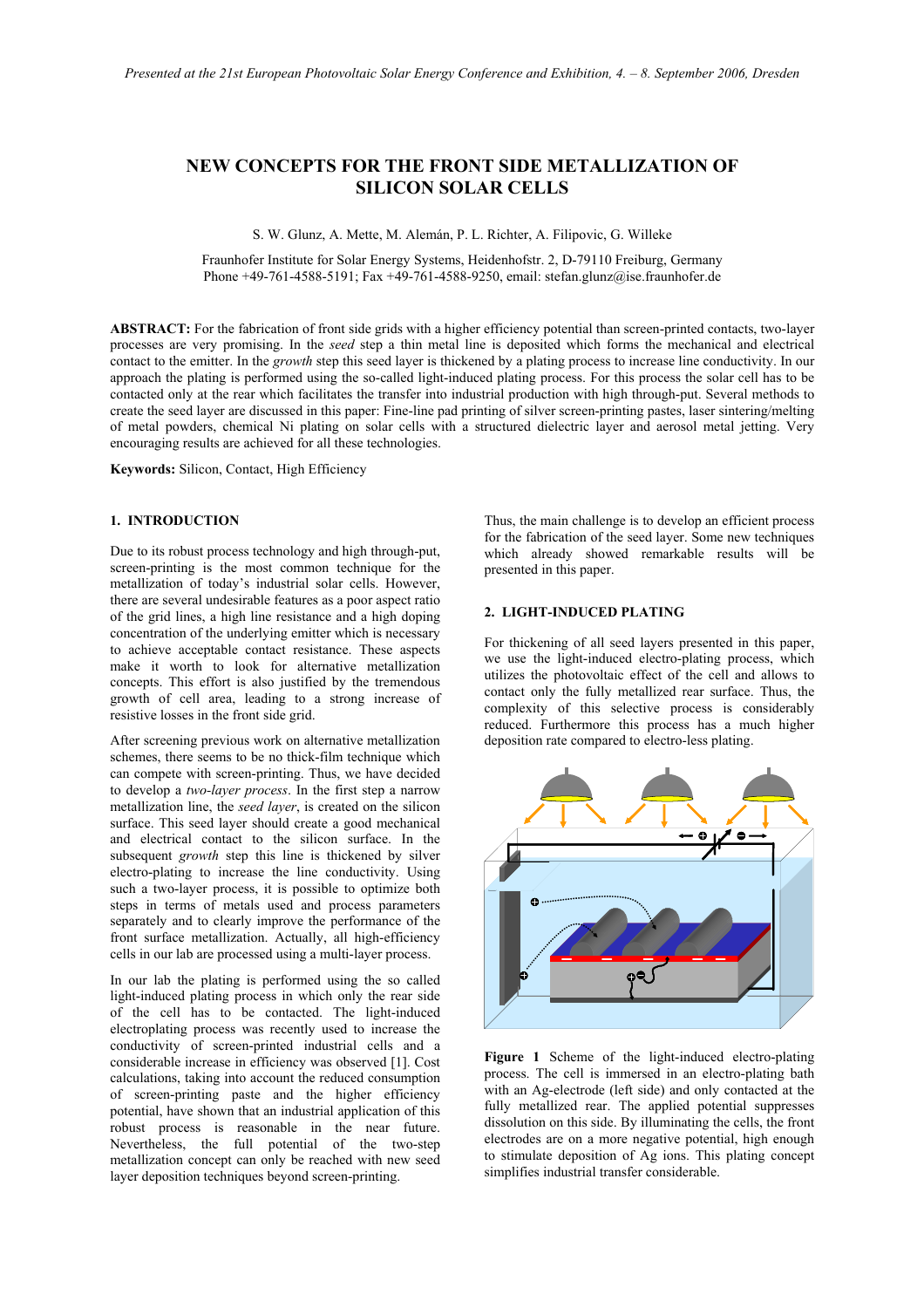The process has been used for our high-efficiency cells for more than a decade and results in highly conducting front contacts with an aspect ratio close to 1:2 (height:width). A small batch-type semi-automated electro-plating system was set up several years ago and is reliably working without complex maintenance. Recently, this process was used for increasing the conductivity of narrow screenprinted lines. A significant efficiency increase on  $15.6x15.6$  cm<sup>2</sup> industrial multicrystalline cells of 0.3 to 0.5% was shown [1], while saving silver paste in the screen-printing step. Thus, a short-time-scale transfer of this process into an industrial environment does not seem to be too optimistic.

Of course, the full potential of the light-induced plating process can only be achieved if the seed layer has better electrical and geometrical properties than screen printed contacts. In the following sections four different seed layer technologies, currently under development at Fraunhofer ISE, are discussed.

#### **3. PAD PRINTING**

Pad printing is a very interesting alternative to screenprinting since smaller structures in the range of less than  $50 \mu m$  can be printed. Furthermore, it is a mature industrial high-volume technology and modified standard screen-printing pastes can be used. Thus, this technology was investigated intensively at Fraunhofer ISE [2]. Although it was possible to print very narrow lines, the height of the printed contacts is simultaneously reduced decreasing the line conductivity.



**Figure 2** Pad printing set-up at Fraunhofer ISE.

However, in combination with a subsequent light-induced plating process, pad printing would be ideal to form the seed layer. To further increase the printing resolution and the paste transfer from pad to solar cell, we have used hotmelt pastes which have shown very promising results in screen-printing as well [3]. For the use of hot melt pastes it was necessary to modify the pad printer i.e. to heat the printing pattern and the printing table. The process temperatures, printing patterns and other process parameters have been optimized in order to achieve narrow and continuous lines and a complete transfer of the paste. With this process we processed solar cells on textured 100x100 mm2 Czochralski silicon using the following principal sequence:

- Chemical texturing
- Emitter diffusion 60  $\Omega$ /sq + PSG etch
- Sputtering of  $\text{SiN}_x$ : H on the front side
- Screen-printing of Al on the rear
- Pad printing of front grid
- Co-Firing
- Edge isolation
- Light-induced plating

The printed lines had a width of 50  $\mu$ m. Cell parameters as shown in Tab. I have been achieved.

**Table I:** Results of  $100x100$  mm<sup>2</sup> Cz-Si solar cells. The front grid structure was fabricated using pad printing, firing and light-induced plating.

| Paste        |     | $V_{oc}$ $J_{sc}$ FF<br>[mV] [mA/cm <sup>2</sup> ] [%] |         | [%] |
|--------------|-----|--------------------------------------------------------|---------|-----|
| Hot-melt     | 624 | 36.1                                                   | 79.7    | 179 |
| Conventional | 627 | 362                                                    | 769 174 |     |

The achieved efficiency of 17.9% shows the high potential of the technology. A similar result was achieved using conventional silver screen-printing paste.

#### **4. LASER SINTERING/MELTING OF METAL POWDER**

A powder of metal particles is deposited on the surface of the cell. The metal powder is sintered/melted locally by a scanning laser to form the contact lines (see Figure 3). The rest of the powder is removed easily from the surface leaving laser-sintered contact lines [4]. Although it is possible to form very high contact lines by a repetition of the process, we have decided to form only a small seed layer which is subsequently thickened by light-induced silver plating which makes the approach more economic.



**Figure 3** Laser micro-sintering of metal powder on the front surface of solar cells.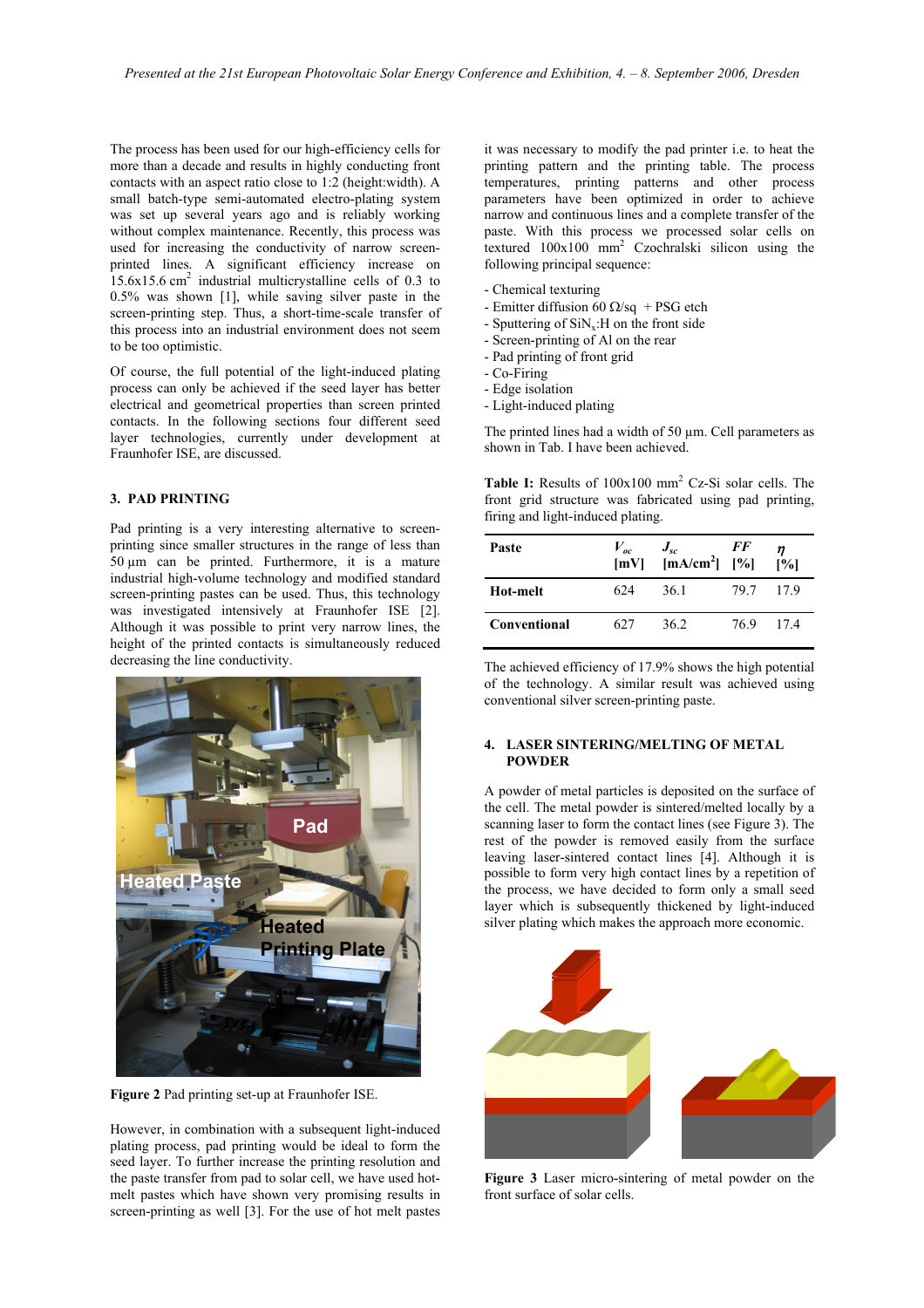Figure 4 shows the structure of a laser-sintered finger after the subsequent light-induced plating step. The contact formed by laser sintering is very fine and thin, while the line conductivity is generated by the plated silver on top of this seed layer.



**Figure 4** SEM image of a seed layer created by laser micro-sintering thickened by light-induced electroplating.

First cell results on small cell areas  $(1x1 \text{ cm}^2)$  have shown efficiencies of 14.0% although a heavily doped emitter (18  $\Omega$ /sq.) was chosen for these first experiments. We have achieved an open-circuit voltage of 622 mV and very high pseudo FF measured using SunsVoc which shows that this process does not generate severe damage in the emitter or space charge region. Further investigation with optimized cell structures is on its way.

### **5. CHEMICAL PLATING OF Ni**

Nickel plating is well-known from the laser-buried contact process used by BP Solar to fabricate high-efficiency industrial solar cells [5]. However, in this process sequence it is necessary to form a groove in the silicon surface which then receives a damage etch and a heavily doped phosphorus diffusion. Instead, it would be desirable to use a one-step process to form a front surface structure which initializes the local electroless Ni plating process.

We are using a laser ablation process to remove a line of the front surface  $\sin N_x$  layer of standard cells similar to the apprauch by Dube et al. [6]. SunsVoc measurements have shown that this process does not damage the underlying silicon i.e. the *pn* junction [7].



**Figure 5** Ni plating on a textured silicon surface

The Ni plating process was optimized to work on nongrooved surfaces and medium-doped emitter profiles. With the optimised process it is possible to initiate a sufficient Ni plating process (see Figure 5).

For the first experiments on cell level however we have used cell structures with an oxide-passivated emitter and rear surface. Due to the unfavourable absorption coefficient of silicon oxide, it is not possible to ablate the oxide without damaging the silicon underneath. Thus, in these experiments a photo-resist was used to mask a chemical etching step to open the grid structure in the front oxide. The efficiency of 18.9% shows the quality of the developed plating process although there is still room for improvement by reducing the series resistance.

Table II: Results of 20x20 mm<sup>2</sup> oxide-passivated Fz-Si solar cells. The front grid structured was fabricated using electroless Ni plating and light-induced plating.

|                    | $V_{oc}$ | $J_{sc}$ FF<br>$[mV]$ $[mA/cm2]$ $[%]$ $[%]$ |           |  |
|--------------------|----------|----------------------------------------------|-----------|--|
| Ni plating $+$ LIP | - 661    | 38.9                                         | 73.4 18.9 |  |

#### **6. METAL AEROSOL JETTING**

A very elegant way to deposit the seed layer on top of the solar cell would be metal jetting. However, if using standard pastes with its quite big particles  $(5 - 10 \mu m)$ plugging is a severe problem. As a rule of thumb the diameter of the nozzle should be at least seven times bigger than the particle size. Thus, the resulting line width would be in the range of screen-printed fingers, which would not justify any additional effort.



**Figure 6** Printing head of the metal aerosol printing technique.

Therefore, in our set-up the paste is not printed directly but a metal aerosol is generated [8]. This metal aerosol is conducted into a specially designed printing head (see Figure 6). In this printing head the aerosol is wrapped up in a ring-shaped gas flow which avoids the contact between aerosol and nozzle tip. The aerosol is therefore focused by the ring-shaped gas flow and line widths considerable smaller than the tip diameter can be